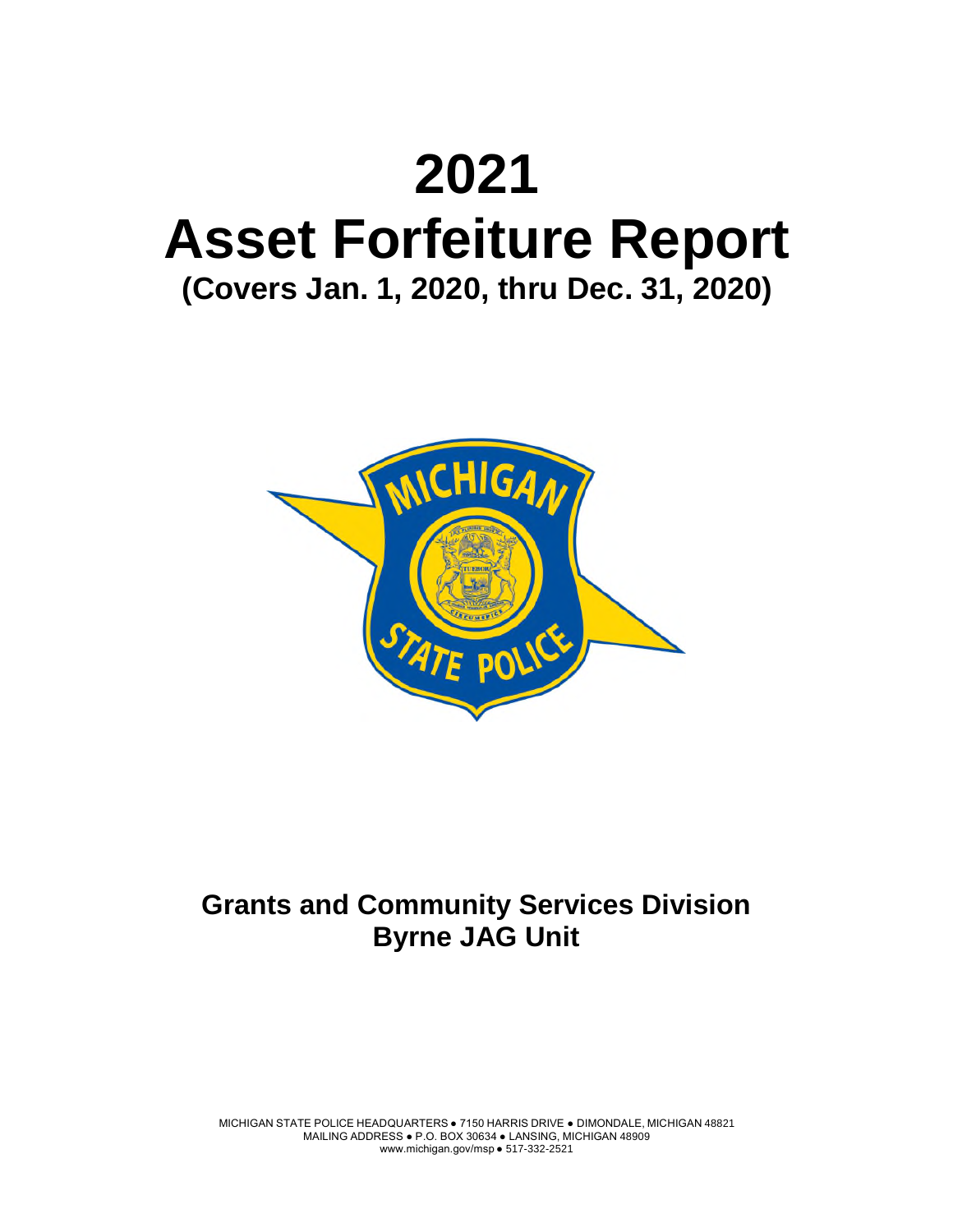## **TABLE OF CONTENTS**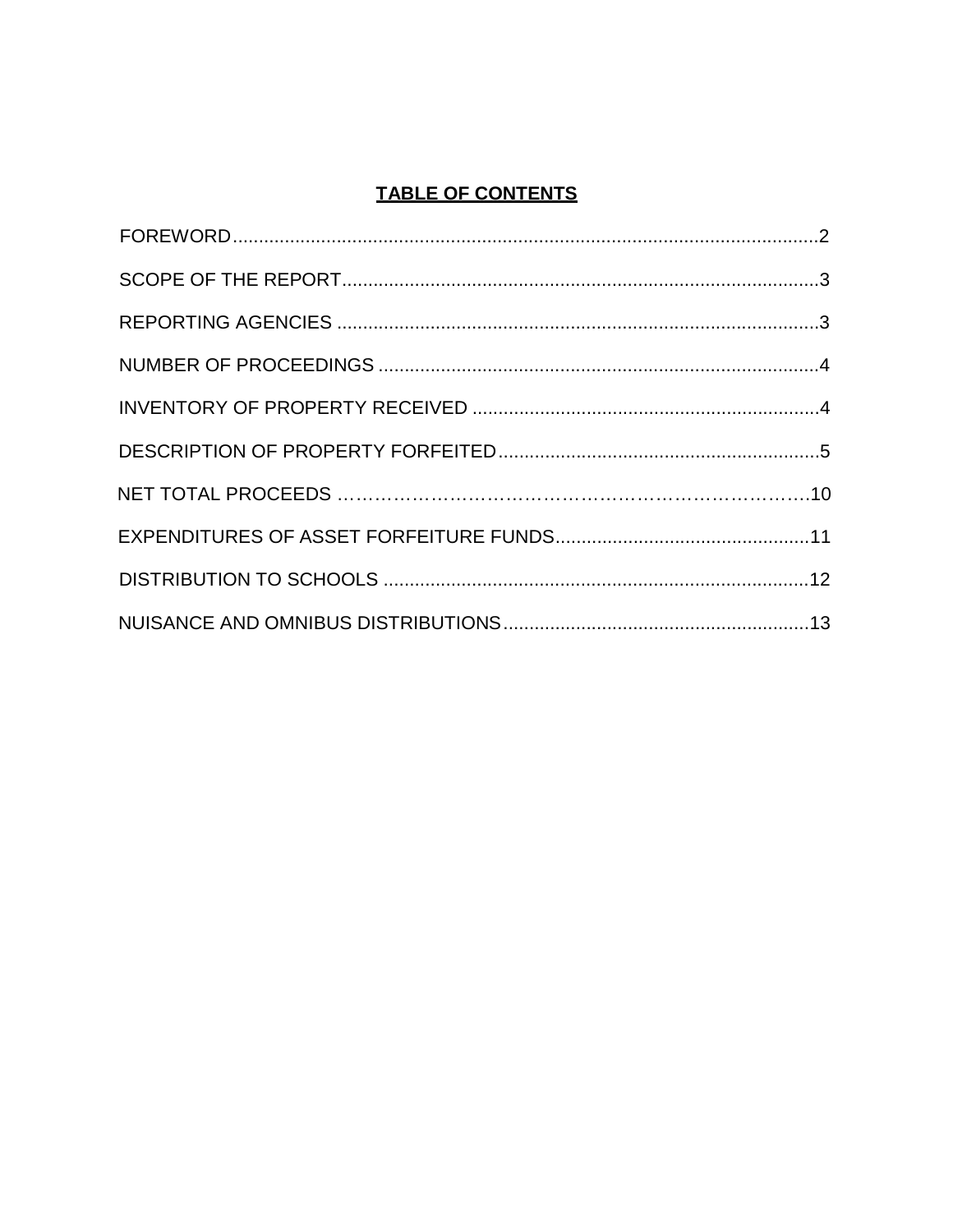

STATE OF MICHIGAN

GRETCHEN WHITMER GOVERNOR

DEPARTMENT OF STATE POLICE **LANSING** 

COL. JOSEPH M. GASPER **DIRECTOR** 

June 30, 2021

Ms. Margaret O'Brien Mr. Gary Randall Secretary of the Senate Clerk of the House P.O. Box 30036 P.O. Box 30014

Michigan Senate **Michigan House of Representatives** Michigan House of Representatives Lansing, Michigan 48909 Lansing, Michigan 48909

Dear Ms. O'Brien and Mr. Randall:

I am pleased to present to the Michigan Legislature the 28th annual Asset Forfeiture Report. Michigan's asset forfeiture laws provide for the seizure of cash and property assets of drug traffickers and other criminal organizations when that property is obtained through illegal activity. The report this year is submitted under the Uniform Forfeiture Reporting Act, Public Act (PA) 148 of 2015, and the conviction requirements of PA 7 and PA 9 of 2019.

PA 148 added reporting requirements and submission of a summary to the Michigan Department of State Police of the reporting agency's activities regarding forfeiture of property under four sections of law: Public Health Code, MCL 333.7521-MCL 333.7533 (Controlled Substances); the Identity Theft Protection Act, MCL 445.79d; Revised Judicature Act of 1961, MCL 600.4701-600.4709 (Omnibus); and Revised Judicature Act of 1961, MCL 600.3801-600.3840 (Public Nuisance). Additionally, the type of information to be reported for each seizure and forfeiture of property was expanded to provide for greater transparency regarding the government seizure of private property.

Effective August 7, 2019, a criminal conviction became required before certain property seized under the Public Health Code can be forfeited to law enforcement.

This report covers the period from January 1, 2020, through December 31, 2020. This is the fourth report in which all reporting agencies submitted forfeiture data based upon the calendar year. Over \$11 million in cash and assets amassed by drug traffickers was forfeited. Asset forfeiture funds were utilized to support law enforcement by providing resources for equipment, personnel, vehicles, training, and supplies. Assets seized pursuant to this program also allowed some agencies to contribute monies to non-profit organizations that assist in obtaining information from citizens for solving crimes.

I submit this report for your information and review.

Sincerely,

DIRECTOR

MICHIGAN STATE POLICE HEADQUARTERS ● 7150 HARRIS DRIVE ● DIMONDALE, MICHIGAN 48821 MAILING ADDRESS ● P.O. BOX 30634 ● LANSING, MICHIGAN 48909 www.michigan.gov/msp ● 517-332-2521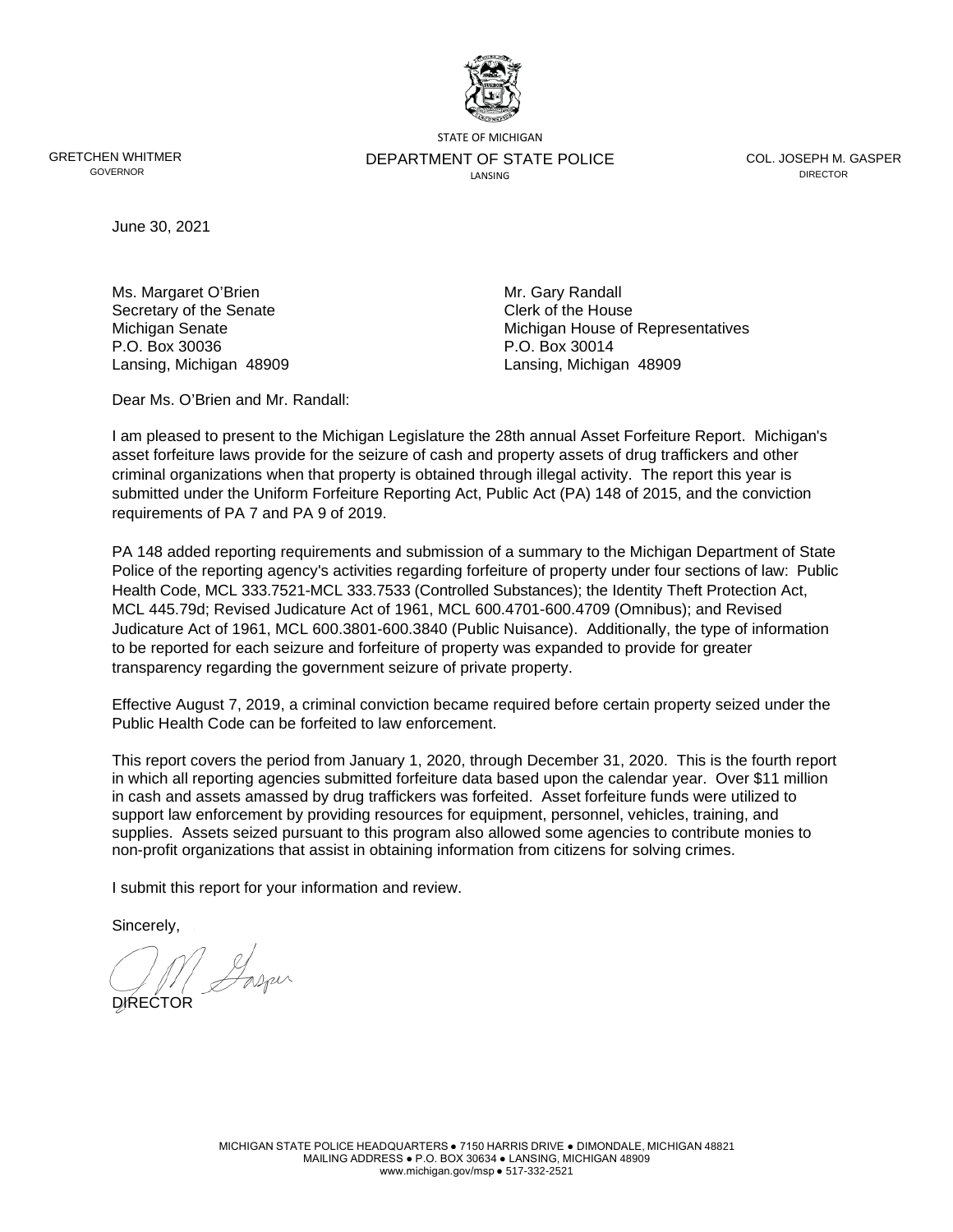#### **FOREWARD**

This is the 28th annual Asset Forfeiture Report; it is the second report written under both the Uniform Forfeiture Reporting Act and Public Act (PA) 7 and PA 9 of 2019. PA 148 of 2015 created the Uniform Forfeiture Reporting Act and repealed prior forfeiture reporting requirements under the Public Health Code. It also mandated forfeiture reporting requirements under four sections of law: Public Health Code, MCL 333.7521 - MCL 333.7533 (Controlled Substances); Identity Theft Protection Act, MCL 445.79d; Revised Judicature Act of 1961, MCL 600.4701-600.4709 (Omnibus); and Revised Judicature Act of 1961, MCL 600.3801-600.3840 (Public Nuisance).

Effective August 7, 2019, Michigan law requires a criminal conviction before some property seized under the Public Health Code can be forfeited to law enforcement. The 2021 Asset Forfeiture Report includes forfeitures under PA 148 of 2015, as well as PA 7 and PA 9 of 2019.

This report is a compilation of online submissions by Michigan law enforcement agencies and prosecutors, as well as counties, townships, cities, and villages to the Michigan State Police (MSP), Grants and Community Services Division (GCSD), Byrne Justice Assistance Grant (Byrne JAG) Unit. This year, as required by the Act, 3,412 individual forfeited property records were submitted to the MSP. The content of the records submitted is summarized for brevity in this report.

Of the 1,527 Reporting Agencies' Government Asset Forfeiture Reports submitted to the MSP, 209 law enforcement agencies reported receiving funds from asset forfeiture during this reporting period. More than \$11 million in cash was seized and \$11.2 million in cash and property was awarded to law enforcement during this reporting period.

Despite the pandemic year, only 9 fewer police agencies which reported forfeitures last year filed null reports this year; therefore, 369 fewer property records were submitted. Although \$2.1 million more was seized, \$805,000 less in cash and property was awarded to law enforcement.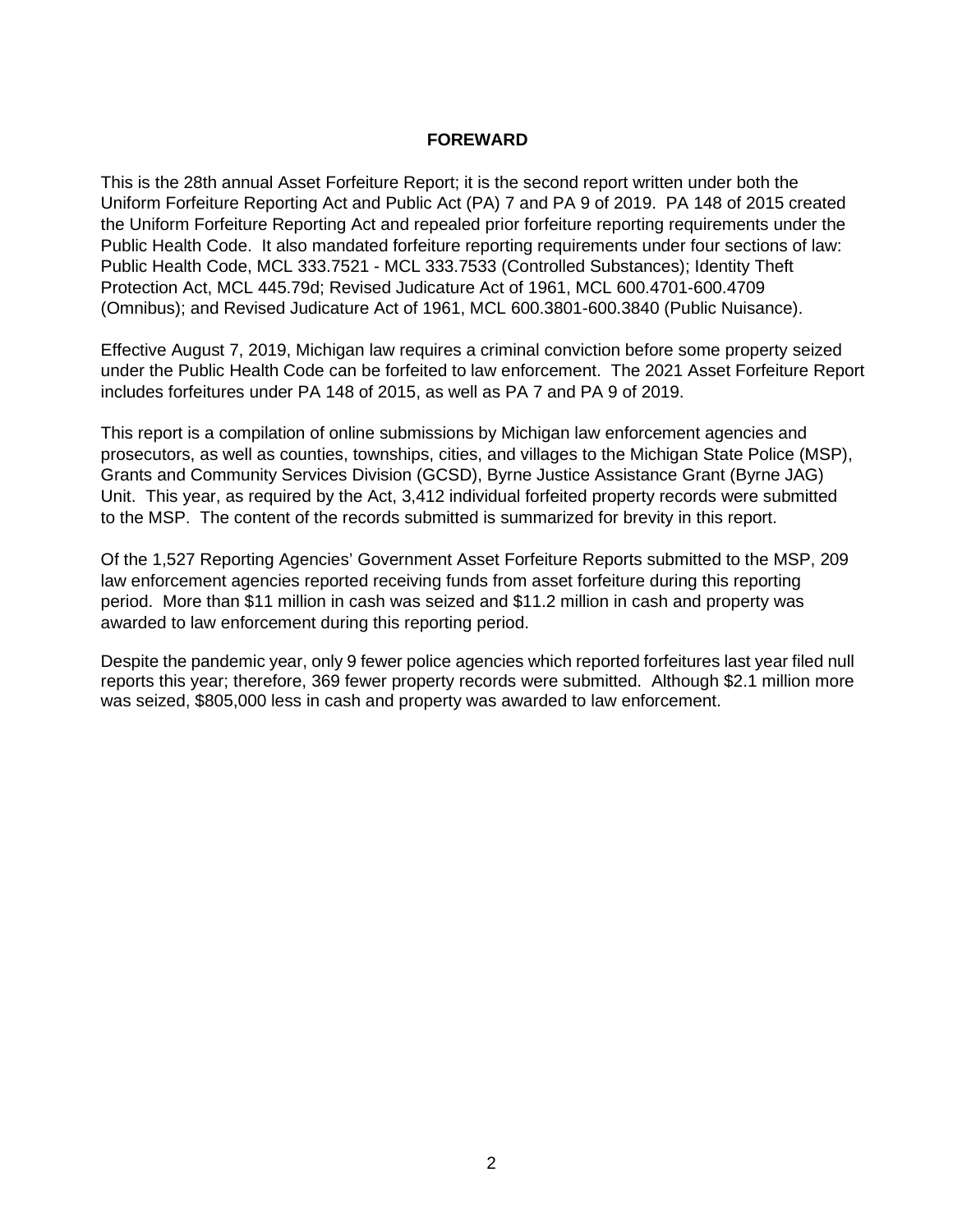#### **SCOPE OF THE REPORT**

The Uniform Forfeiture Reporting Act defines "reporting agency" to mean one of the following*: (i) If property is seized by or forfeited to a local unit of government, that local unit of government means a village, city, township, or county. (ii) If property is seized by or forfeited to the State of Michigan, the state department or agency effectuating the seizure or forfeiture is the reporting agency. "Local unit of government" means a village, city, township, or county.* Asset forfeiture reporting submissions were solicited from every unit of government in the state of Michigan.

#### **Section I: Identification**

The following tables provide information regarding the types of agencies that were requested to submit an asset forfeiture report and the responses received as a result of that request:

| <b>Agencies</b>                      | <b>Agencies</b><br><b>Submitting a Report</b><br><b>Including Asset</b><br><b>Forfeitures</b> | <b>Agencies</b><br><b>Submitting a Report</b><br>with NO Asset<br><b>Forfeitures</b> | <b>Agencies that</b><br><b>DID NOT Submit</b><br>a Report |
|--------------------------------------|-----------------------------------------------------------------------------------------------|--------------------------------------------------------------------------------------|-----------------------------------------------------------|
| Local Police Agencies (463)          | 135                                                                                           | 328                                                                                  | 0                                                         |
| Multijurisdictional Task Forces (25) | 24                                                                                            |                                                                                      | 0                                                         |
| MSP(1)                               |                                                                                               | 0                                                                                    | 0                                                         |
| Sheriffs' Offices (83)               | 33                                                                                            | 50                                                                                   | 0                                                         |
| Prosecuting Attorneys (83)           | 8                                                                                             | 75                                                                                   | 0                                                         |
| Total                                | 201                                                                                           | 454                                                                                  | 0                                                         |

| <b>Added Reporting Agencies</b> | <b>Agencies Submitting a</b><br><b>Report</b> | <b>Agencies Submitting a</b><br><b>Report with NO Asset</b><br><b>Forfeitures</b> |
|---------------------------------|-----------------------------------------------|-----------------------------------------------------------------------------------|
| Counties                        | 2                                             | 2                                                                                 |
| Townships                       | 794                                           | 793                                                                               |
| Cities                          | 23                                            | 23                                                                                |
| Villages                        | 60                                            | 60                                                                                |
| Departments of State Government | 4                                             | 4                                                                                 |
| Total                           | 883                                           | 882                                                                               |

Note: Many local units of government maintain their own police agency or contract for police services. Therefore, the police agency executes and reports asset forfeitures on behalf of the unit of government. In some instances, the unit of government filed a null report for the police agency this year.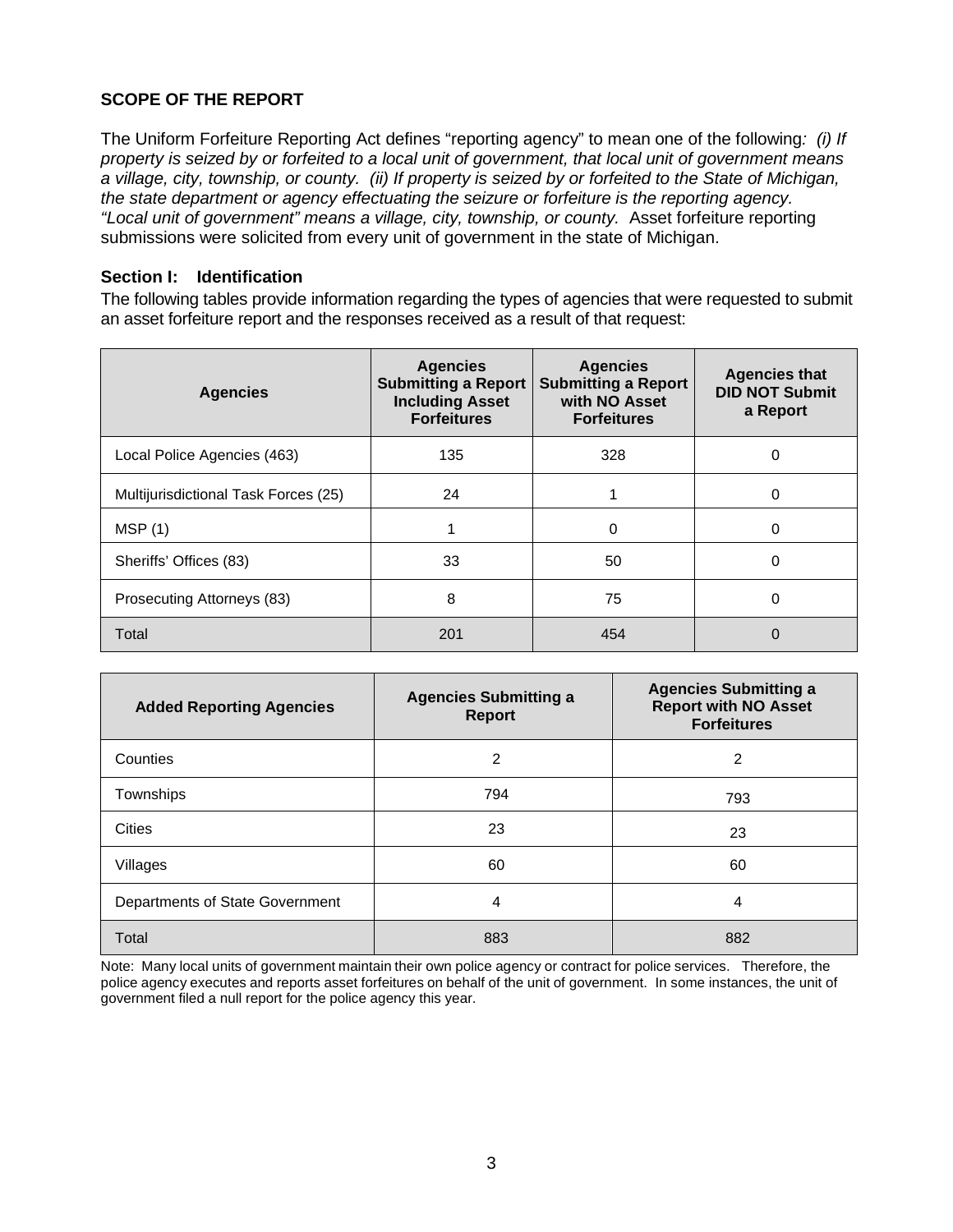#### **Section A: Number of Forfeiture and Public Nuisance Proceedings MCL 28.112(1)(a) – (f)**

| <b>Proceedings</b> | <b>Forfeiture and Public Nuisance Proceedings</b>                            |
|--------------------|------------------------------------------------------------------------------|
| 805*               | A1. Forfeiture proceedings instituted in circuit court                       |
| 734                | A2. Forfeiture proceedings concluded in circuit court                        |
| 256                | A3. Forfeiture proceedings pending in circuit court                          |
| 1.912              | A4. Forfeitures effectuated without a forfeiture proceeding in circuit court |
| 1,002              | A5. Forfeiture proceedings concluded by agreement                            |
| 538                | A6. Public nuisance proceedings                                              |

Note: Forfeiture proceedings instituted in circuit court may be resolved by agreement and, therefore, not counted as concluded or pending in circuit court.

#### **Section B: Inventory of Property Received by the Reporting Agency MCL 28.112(1)(g)**

This table includes all items seized, or seized and forfeited, during the reporting period.

| <b>Units</b>    | <b>Inventory of Property Received</b>                                             |
|-----------------|-----------------------------------------------------------------------------------|
| 2               | B1. Residential Real Property: Number of residential real property units received |
| 0               | B2. Industrial or Commercial Real Property: Number of units received              |
| 0               | B3. Agricultural Real Property: Number of units received                          |
| \$12,948,268.33 | B4. Money: Dollar amount of all money received                                    |
| 166             | B5. Negotiable Instruments and Securities: Number of units seized                 |
| 521             | B6. Weapons: Number of weapons received                                           |
| 1,343           | B7. Motor Vehicles and Other Conveyances: Number of units received                |
| 4,742           | B8. Other Personal Property of Value: Number of other items of value seized       |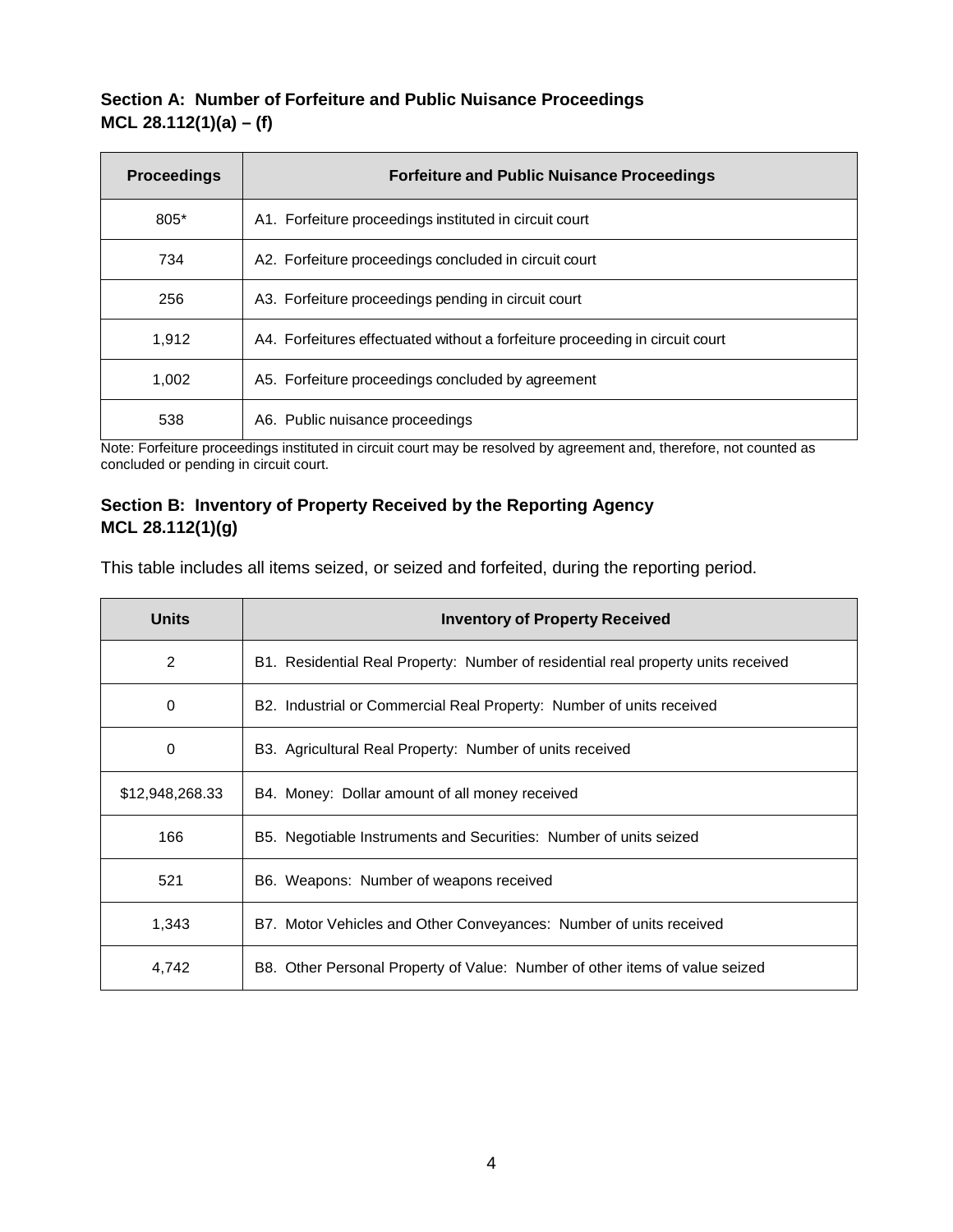#### **Section C: Description of Property Forfeited MCL 28.112(1)(h)**

Each property inventoried in Section B that has been finalized for purposes of appeal is further described in the tables that follow. Requirements C1-C4 are on file in the MSP database; however, they represent over 6,600 unique entries which are not conducive to summarization.

- C1. Case number or other number assigned by the reporting agency that identifies the forfeiture.
- C2. Description of the property (e.g., residential real property address; legal description of agricultural property; vehicle identification number; and, make, model, and serial number of a firearm).
- C3. Date the property was seized.
- C4. Date the property was ordered, forfeited, or disposed of.
- C5. Final disposition of property.
- C6. Estimated value of the property.

| <b>Items</b> | <b>Disposition of Property Received</b> | <b>Value of Property Received</b> |
|--------------|-----------------------------------------|-----------------------------------|
| 262          | Destroyed                               | \$2,319                           |
| 39           | Donated                                 | \$445                             |
| 1,922        | Retained by agency                      | \$4,586,793                       |
| 139          | Sale pending                            | \$245,699                         |
| 1,010        | Sold                                    | \$671,093                         |
| 42           | Dispositions not answered               | \$68,800                          |

Note: Some reporting agencies' inventory reports were incomplete and were returned to those reporting agencies for correction. Corrected inventory reports have not been returned and are not included in the table above. However, net proceeds of those agencies are included in Section D below.

C7. The violation or nuisance alleged to have been committed for which forfeiture is authorized.

#### **Asset Forfeitures by Section of Law**

| <b>Section of Law</b>                                                      | <b>Number of Forfeitures</b> |
|----------------------------------------------------------------------------|------------------------------|
| Public Health Code, MCL 333.7521 - 333.7533 (Controlled Substances)        | 2,926                        |
| Identity Theft Protection Act, MCL 445.79d (Identity Theft)                | 21                           |
| Revised Judicature Act of 1961, MCL 600.3801 - 600.38340 (Public Nuisance) | 407                          |
| Revised Judicature Act of 1961, MCL 600.4701 - 600.4709 (Omnibus)          | 37                           |
| No Answer/Not Identified                                                   | 21                           |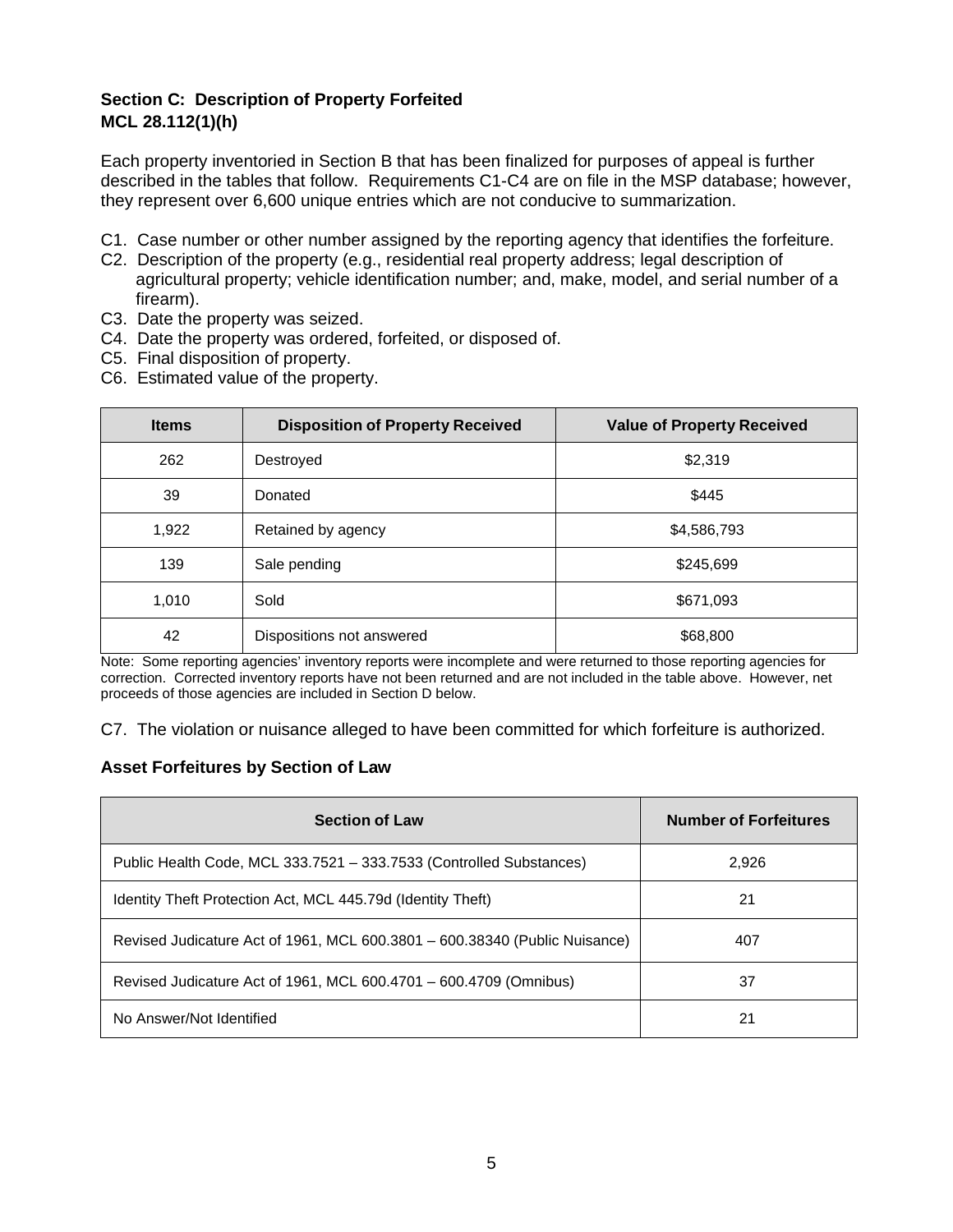## **Asset Forfeitures by Specific Violations**

| <b>Instances</b> | <b>Specific Violation of Public Health Code</b>                                                                                  |
|------------------|----------------------------------------------------------------------------------------------------------------------------------|
| 18               | 333.74012A1, Controlled substance - Delivery/manufacture - Narcotic or cocaine 1000 or more<br>grams                             |
| $\overline{2}$   | 333.74012A2, Controlled substance - Delivery/manufacture - Narcotic or cocaine 450 to 999<br>grams                               |
| 114              | 333.74012A3, Controlled substance - Delivery/manufacture - Narcotic or cocaine 50 to 449 grams                                   |
| 808              | 333.74012A4, Controlled substance - Delivery/manufacture - Narcotic or cocaine less than 50<br>grams                             |
| 440              | 333.74012B1, Controlled substance - Delivery/manufacture - Methamphetamine/ecstasy                                               |
| 93               | 333.74012BA, Controlled substance - Delivery/manufacture - Schedules 1, 2, and 3 except<br>marihuana and cocaine                 |
| 12               | 333.74012BB, Controlled substance - Delivery/manufacture - Substance added to Schedules 1, 2,<br>and 3 by Board of Pharmacy rule |
| 13               | 333.74012CA, Controlled substance - Delivery/manufacture - Schedule 4                                                            |
| $\mathbf{1}$     | 333.74012CB, Controlled substance - Deliver/manufacture - Substance added to Schedule 4 by<br>Board of Pharmacy rule             |
| 3                | 333.74012D1, Controlled substance - Delivery/manufacture 45 kilograms of marihuana or 200 or<br>more plants                      |
| 19               | 333.74012D11, Controlled substance - Delivery/manufacture 5 to 45 kilograms of marihuana or<br>20 to 200 plants                  |
| 107              | 333.74012D3, Controlled substance - Delivery/manufacture marihuana                                                               |
| 3                | 333.7401B3A, Controlled substance - Delivery/manufacture - GBL                                                                   |
| 9                | 333.7401B3B, Controlled substance - Possession of GBL                                                                            |
| 15               | 333.7401C2A, Controlled substance - Operating/maintaining a laboratory                                                           |
| $\overline{2}$   | 333.7401C2B, Controlled substance - Operating a laboratory in presence of minor                                                  |
| 11               | 333.7401C2D, Controlled substance - Operating a laboratory near specified places                                                 |
| 1                | 333.7401C2F, Controlled substance - Operating a laboratory involving methamphetamine                                             |
| 7                | 333.74022A, Controlled substance - Creation/delivery counterfeit substance - Narcotic/<br>methamphetamine/ecstasy                |
| $\overline{c}$   | 333.74022B, Controlled substance - Creation/delivery of counterfeit substance - Schedule 1, 2,<br>or <sub>3</sub>                |
| 10               | 333.74022E, Controlled substance - Creation/delivery of an analogue                                                              |
| 3                | 333.74032A1, Controlled substance - Possession of cocaine, heroin, or another narcotic - 1000<br>or more grams                   |
| 7                | 333.74032A2, Controlled substance - Possession of cocaine, heroin, or another narcotic - 450 to<br>999 grams                     |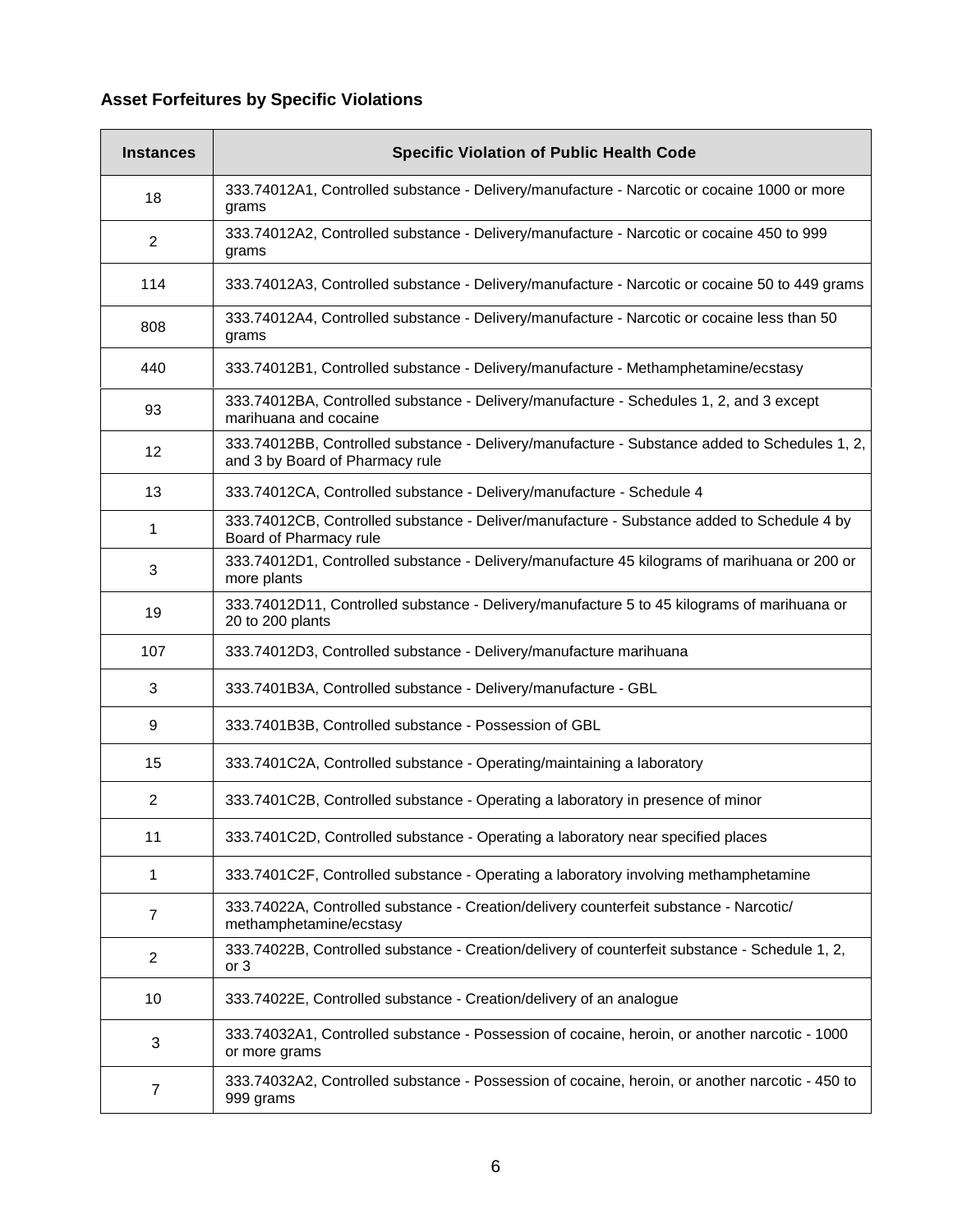| <b>Instances</b> | Specific Violation of Public Health Code (Cont'd.)                                                                                   |
|------------------|--------------------------------------------------------------------------------------------------------------------------------------|
| 24               | 333.74032A3, Controlled substance - Possession of cocaine, heroin, or another narcotic - 50 to<br>449 grams                          |
| 17               | 333.74032A4, Controlled substance - Possession of cocaine, heroin, or another narcotic - 25 to<br>49 grams                           |
| 638              | 333.74032A5, Controlled substance - Possession of cocaine, heroin, or another narcotic - Less<br>than 25 grams                       |
| 198              | 333.74032B1, Controlled substance - Possession of methamphetamine/ecstasy                                                            |
| 102              | 333.74032BA, Controlled substance - Possession of analogues                                                                          |
| 29               | 333.74032BB, Controlled substance - Possession of substance added to Schedules 1, 2, 3, or 4<br>by Board of Pharmacy rule            |
| 10               | 333.74032CA, Controlled substance - Possession of Schedule 5 or LSD, peyote, mescaline,<br>psilocybin, etc.                          |
| 12               | 333.74032CB, Controlled substance - Possession of substance added to Schedule 5 by Board<br>of Pharmacy rule                         |
| 93               | 333.74032D, Controlled substance - Possession of marihuana                                                                           |
| 1                | 333.74032F, Prescription forms - Possession                                                                                          |
| 8                | 333.74042A, Controlled substance - Use of narcotic/cocaine/methamphetamine/ecstasy                                                   |
| 3                | 333.74042B, Controlled substance - Use                                                                                               |
| 1                | 333.74042D, Controlled substance - Use of marihuana                                                                                  |
| 6                | 333.7405D, Controlled substance - Maintaining a drug house                                                                           |
| 1                | 333.7407A1A, Controlled substance - Attempt - Felony                                                                                 |
| 1                | 333.74101E, Controlled substance - Delivery to minor - Substance added to Schedule 4 by Board<br>of Pharmacy rule                    |
| 1                | 333.74103, Controlled substance - Possession with intent to deliver on school property - Narcotic<br>or cocaine - Less than 50 grams |
| $\overline{2}$   | 333.74104A, Controlled substance - Possession on school property - Narcotic or cocaine - Less<br>than 25 grams                       |
| 2                | 333.74104D, Controlled substance - Possession on school property - Marihuana                                                         |
| 1                | 333.7410A, Controlled substance - Delivery/possession in a park                                                                      |
| 3                | 333.74101A, Controlled substance - Delivery to minor - Narcotic or cocaine - less than 50 grams                                      |
| 110              | Unspecified/left blank violations under the Public Health Code                                                                       |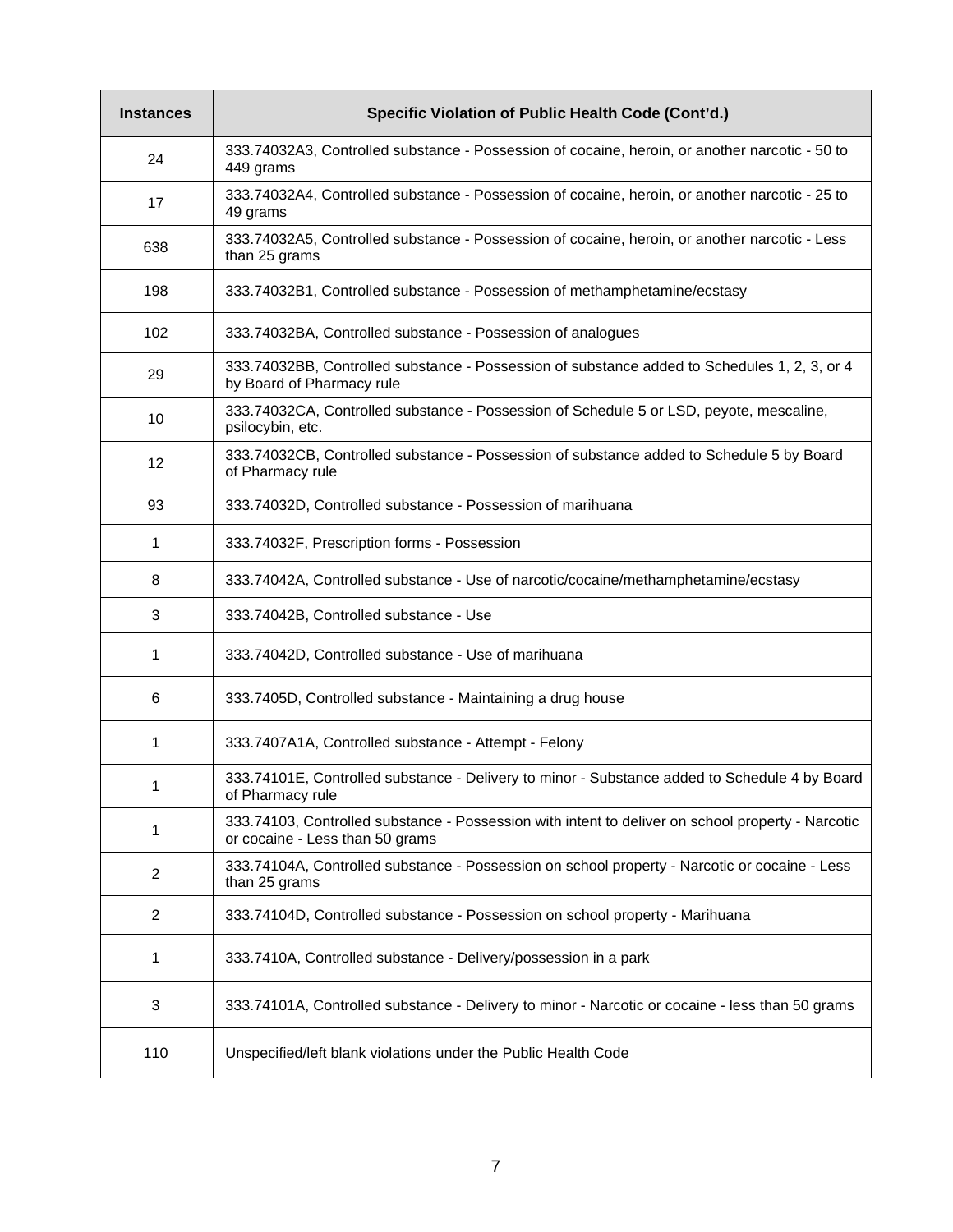| <b>Instances</b> | <b>Specific Identity Theft Violations</b>                                                                  |
|------------------|------------------------------------------------------------------------------------------------------------|
| 19               | 445.65, Identity Theft                                                                                     |
|                  | 445.67, Personal identifying information - Obtain/possess/transfer with intent to commit identity<br>theft |
| 0                | Unspecified/unanswered violations of Identity Theft Protection Act, MCL 445.79d                            |

| <b>Instances</b> | <b>Specific Nuisance Violations</b>                                                                                                         |
|------------------|---------------------------------------------------------------------------------------------------------------------------------------------|
| 79               | Property was used by or kept for the use of prostitutes or other disorderly persons                                                         |
| 305              | Property was used for the purpose of lewdness, assignation, prostitution, or gambling                                                       |
| 19               | Property was used for the unlawful manufacture, transporting, sale, keeping for sale, bartering,<br>or furnishing of a controlled substance |
| 2                | Property was used to facilitate armed violence in connection with the unlawful use of a firearm or<br>other dangerous weapon                |
| 9                | Unspecified/unanswered violations of Revised Judicature Act of 1961, MCL 600.3801, 600.38340<br>(Public Nuisance)                           |

| <b>Instances</b> | <b>Specific Violations of Omnibus Act</b>                                               |
|------------------|-----------------------------------------------------------------------------------------|
| 1                | 750.110, Breaking and entering a building with intent                                   |
| 1                | 750.110A2, Home invasion - First degree                                                 |
|                  | 750.110A3, Home invasion - Second degree                                                |
| 1                | 750.145C2, Child sexually abusive activity                                              |
| 2                | 750.157Q, Financial transaction device - Illegal sale/use                               |
| 1                | 750.157R, Financial transaction device - Forgery, alteration, or counterfeiting         |
| 1                | 750.1744A, Embezzlement - Agent or trustee \$1,000.00 or more but less than \$20,000.00 |
| 1                | 750.2184A, False pretenses - \$1,000.00 or more but less than \$20,000.00               |
| 6                | 750.2241A, Weapons - Dangerous weapon - Miscellaneous                                   |
| 6                | 750.224F, Weapons - Firearms - Possession by felon                                      |
| 1                | 750.3563A, Larceny - \$1,000.00 or more but less than \$20,000.00                       |
| 1                | 750.360, Larceny in a building                                                          |
| 7                | 750.459, Prostitution/transporting person                                               |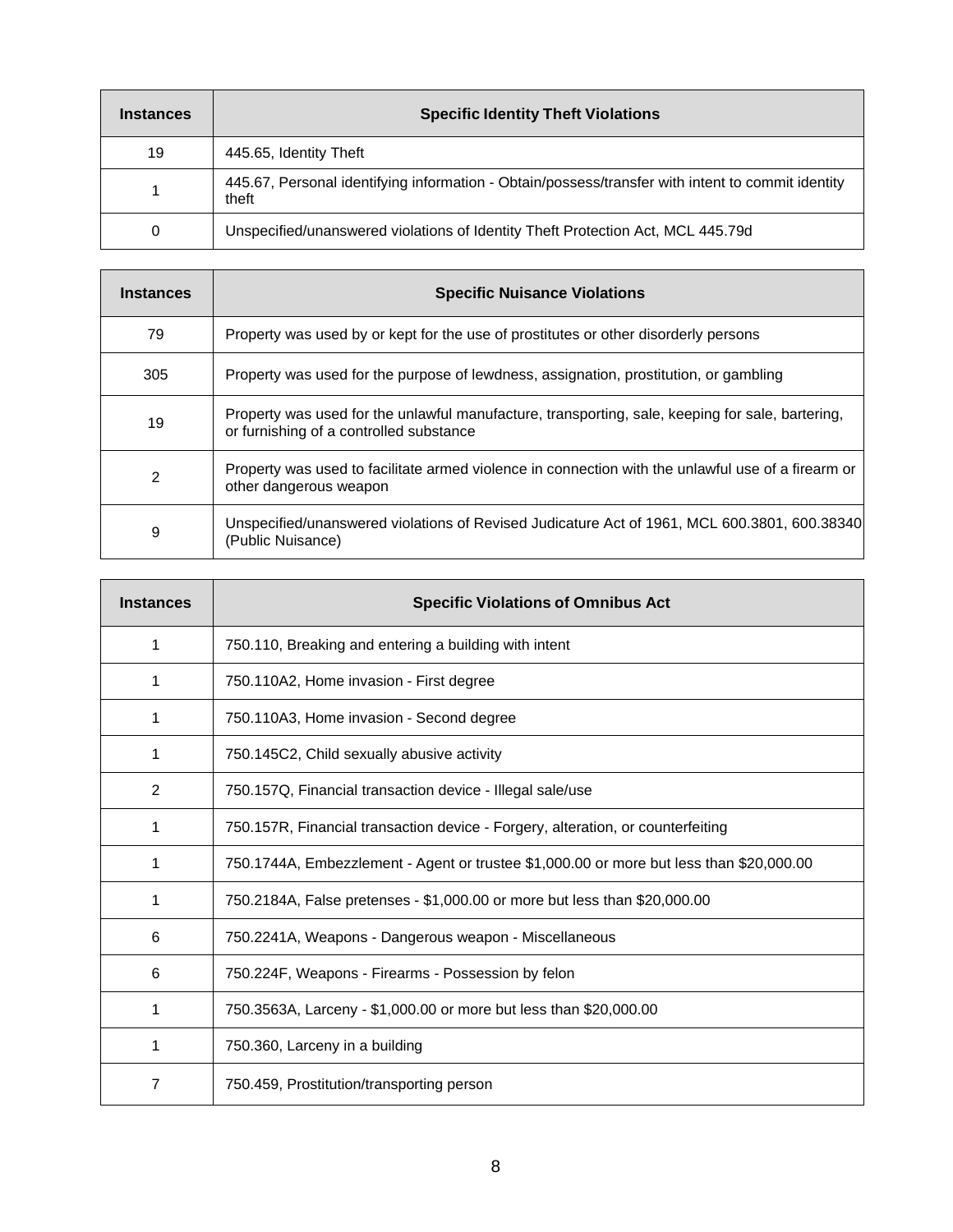| <b>Instances</b> | Specific Violations of Omnibus Act (Cont'd.)                                                            |
|------------------|---------------------------------------------------------------------------------------------------------|
|                  | 750.462EA, Human trafficking of a minor for commercial sexual activity                                  |
|                  | 750.520D, Criminal sexual conduct - Third degree                                                        |
| 2                | 750.5352A, Stolen property - Receiving and concealing - \$20,000.00 or more                             |
| 2                | 750.5353A, Stolen property - Receiving and concealing - \$1,000.00 or more but less than<br>\$20,000.00 |
| $\mathcal{P}$    | Unspecified/unanswered violations classified as Omnibus Act                                             |

| <b>Instances</b> | <b>Other Entries</b>                                       |
|------------------|------------------------------------------------------------|
| 20               | Entries with no violation entered for the reported seizure |

C8. Whether any person was charged with the violation for which the forfeiture was authorized. If yes, whether that person was convicted, not convicted, or the charge is still pending.

| <b>Number</b> | <b>Charge and Conviction Data</b>                                           |
|---------------|-----------------------------------------------------------------------------|
| 130           | Cooperated/assisted law enforcement to avoid criminal charges*              |
| 458           | Not charged with a violation for which forfeitures were authorized          |
| 1,470         | Charged with a violation - Charges still pending                            |
| 1,216         | Charged and convicted for violation for which forfeiture was authorized     |
| 73            | Charged but not convicted for violation for which forfeiture was authorized |
| 48            | Charged but conviction status not answered in survey                        |
| 16            | Neither charge nor conviction status answered in survey                     |

\*Many persons accused of crimes cooperated with authorities, resulting in criminal charges not being pursued. This category was added to the 2018 and future reports for tracking.

C9. Whether any person claimed an interest in the property and the number of claimants to the property.

| <b>Number</b> | Number of Persons Claiming an Interest in the Property |
|---------------|--------------------------------------------------------|
| 2,587         | 0 persons claimed an interest in the property          |
| 721           | person claimed an interest in the property             |
| 103           | Not answered                                           |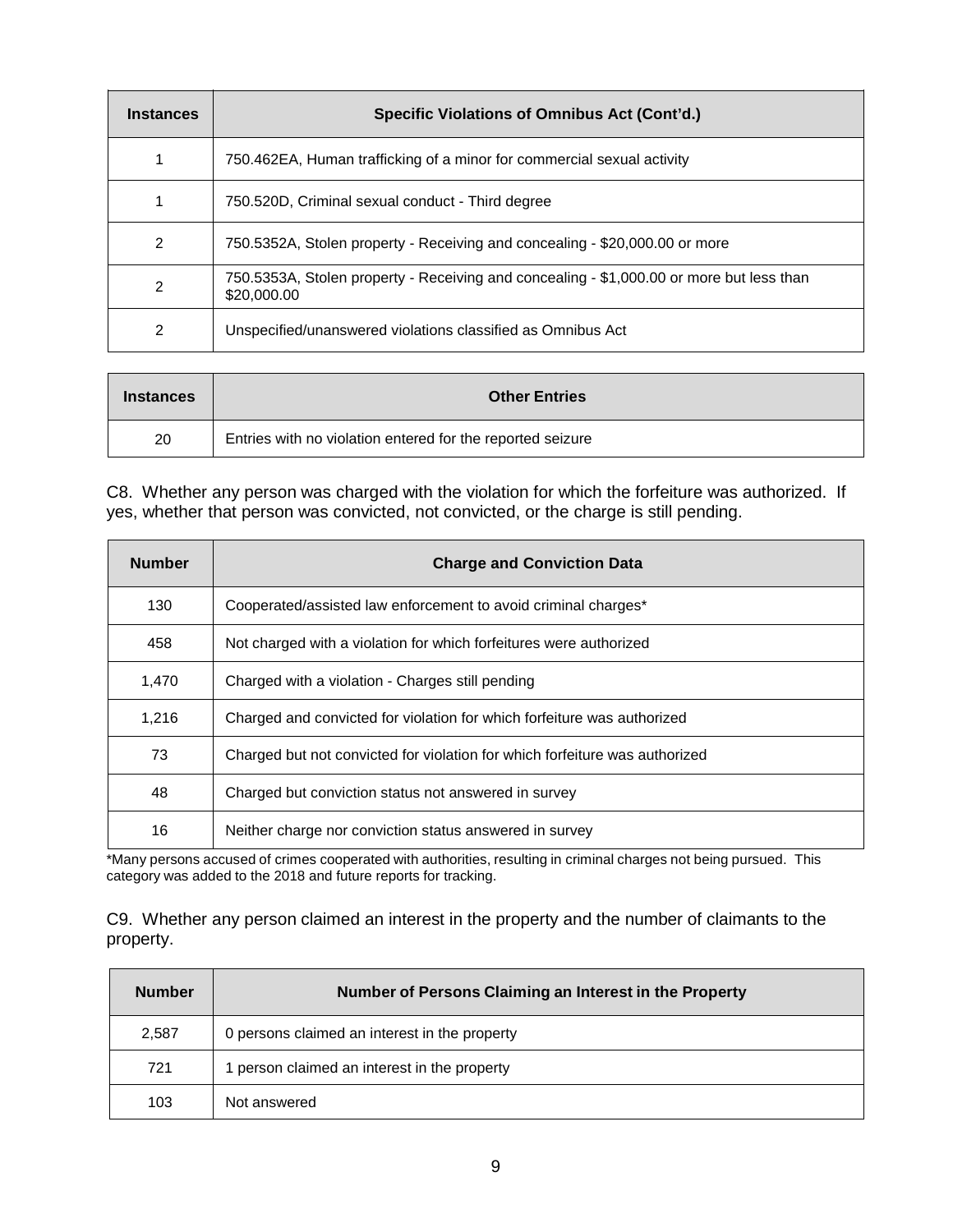C10. Whether the forfeiture resulted from an adoptive seizure.

| <b>Number</b> | Did the Forfeiture Result from an Adoptive Seizure |
|---------------|----------------------------------------------------|
| 406           | Yes                                                |
| 2,971         | No                                                 |
| 34            | Not answered                                       |

C11. Whether the property was seized pursuant to a search warrant, arrest warrant, or search incident to arrest.

| <b>Number</b> | Search Warrant, Arrest Warrant, or Search Incident to Arrest |
|---------------|--------------------------------------------------------------|
| 1,408         | Search warrant                                               |
| 48            | Arrest warrant                                               |
| 1,601         | Search incident to arrest                                    |
| 337           | No warrant                                                   |
| 17            | Not answered                                                 |

C12. Whether a controlled substance was found in the course of the investigation that resulted in the forfeiture of the property.

| <b>Number</b> | <b>Controlled Substance Found in the Course of the Investigation</b> |
|---------------|----------------------------------------------------------------------|
| 3,068         | Yes                                                                  |
| 343           | No                                                                   |

#### **Section D: Net Total Proceeds MCL 28.112(1)(i)**

Report the net total proceeds of all property forfeited through actions instituted by the reporting agency that the reporting agency is required to account for and report to the state treasurer.

| Amount       | <b>Net Total Proceeds</b>                                                      |
|--------------|--------------------------------------------------------------------------------|
| \$11.278.010 | Net total proceeds reported to MSP for January 1, 2020, thru December 31, 2020 |

Note: This report includes only the net proceeds of property that was seized on or after the effective date of the act and forfeited during the reporting period.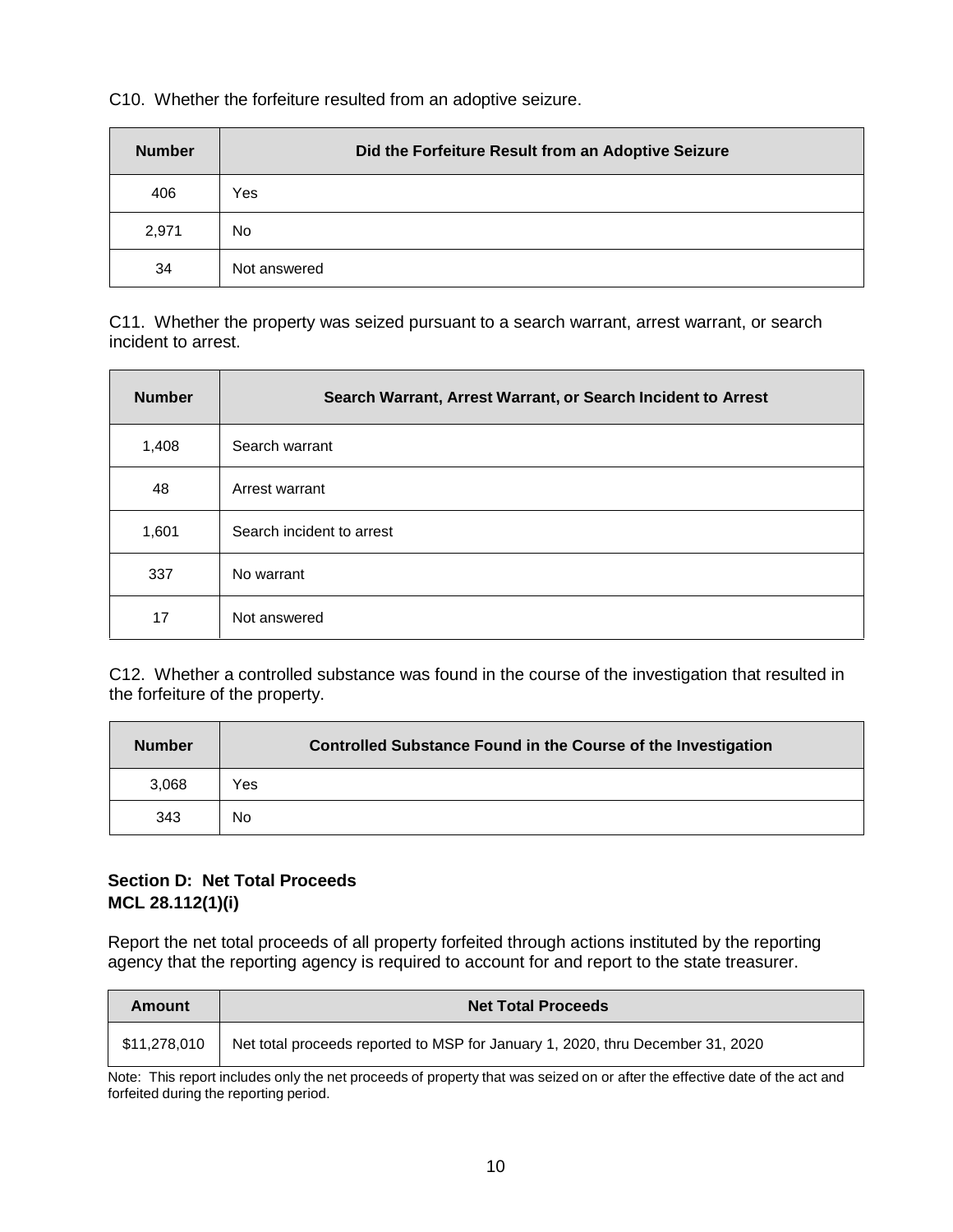#### **Section E: Expenditures of Asset Forfeiture Funds under the Public Health Code MCL 28.112(1)(j)(i)**

The reporting agencies were requested to report the use of asset forfeiture funds as a percentage of the agency's total expenditures of asset forfeiture funds in 13 broad categories: personnel, overtime, vehicles, equipment, federal grant match, informant fees, buy money, training, crime prevention and public outreach, animal expenses, supplies and materials, non-profit organizations, and other expenses.

| <b>Expenditure of Funds Category and Percentage</b> |       |  |
|-----------------------------------------------------|-------|--|
| Personnel                                           | 8%    |  |
| Overtime                                            | 4%    |  |
| Vehicles                                            | 10%   |  |
| Equipment                                           | 31%   |  |
| <b>Federal Grant Match</b>                          | $0\%$ |  |
| Informant Fees                                      | $1\%$ |  |
| Buy Money                                           | 6%    |  |
| Training                                            | 8%    |  |
| Crime Prevention/Public Outreach                    | 2%    |  |
| Animal Expenses                                     | 3%    |  |
| Supplies and Materials                              | 6%    |  |
| Shared with other Agencies                          | 4%    |  |
| Non-Profit Organizations                            | 1%    |  |
| Other                                               | 16%   |  |
| TOTAL                                               | 100%  |  |

The following are examples of reported expenditures by category:

**Personnel:** Asset forfeiture funds are utilized to fund community policing officers, multijurisdictional drug team personnel, local and county agency drug team personnel, and civilian personnel.

**Overtime**: Drug investigations are often initiated in the late evening/early morning hours. Certified methamphetamine laboratory responders, raid entry teams, and canine handlers are examples of frequently utilized personnel that require overtime payment.

**Vehicles**: The increasing cost of vehicles has been a major factor in increased police department operating cost budgets. The use of asset forfeiture funds has offset some of these costs.

**Equipment:** Law enforcement is seeing rapid changes in technology to assist agencies in working more efficiently and effectively. Records management systems, mobile data terminals, live stream video, and evidence collection enhancements are examples of expenditures from this category.

**Federal Grant Match:** Grant matching funds help increase the number of investigators and prosecutors dedicated to drug enforcement. Multijurisdictional task forces rely heavily on federal funds to operate and most of these funds require a cash match.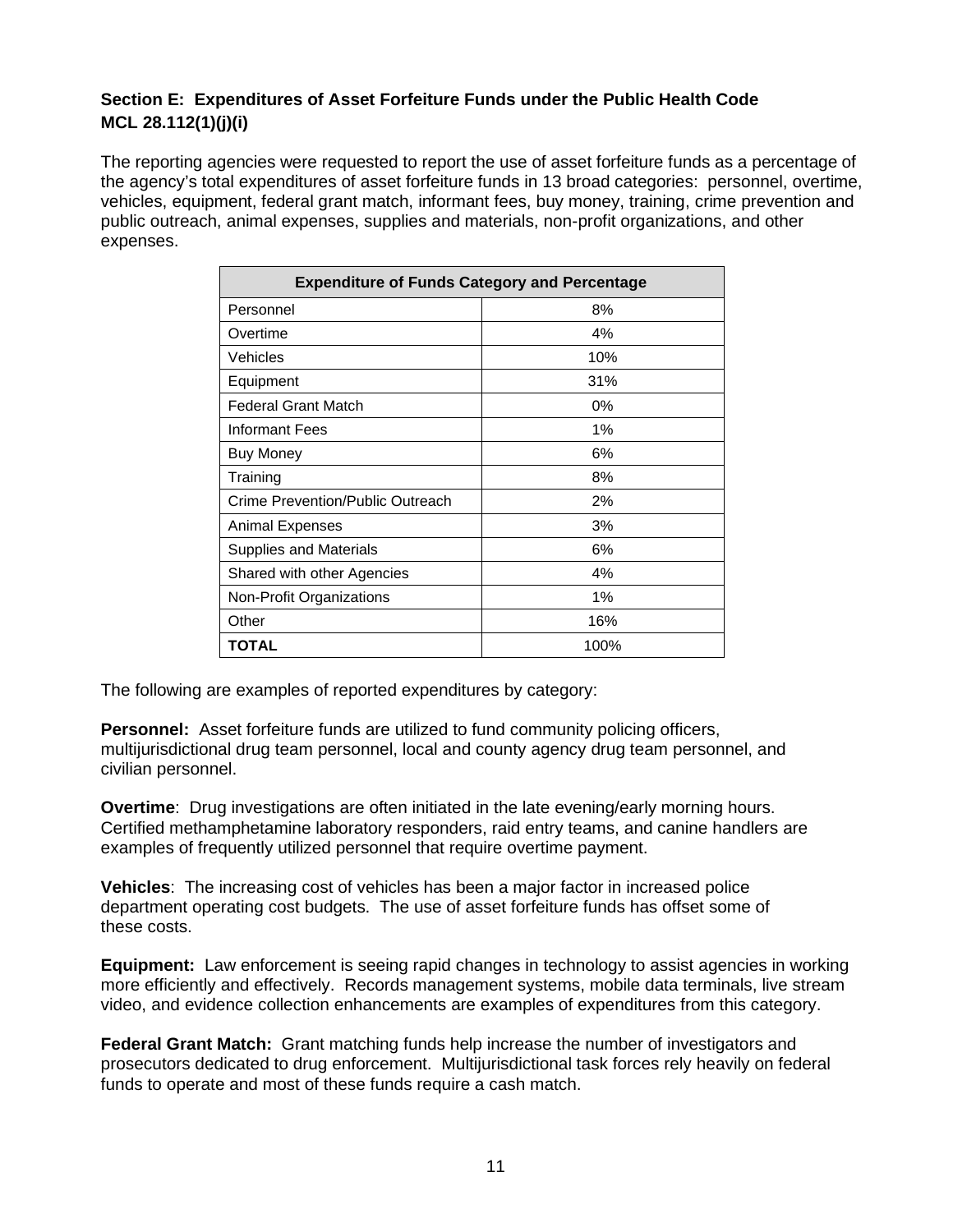**Informant Fees:** Asset forfeiture funds are utilized for informant fees to assist in solving complex drug investigations.

**Buy Money:** Assembling cases against drug traffickers require resources for undercover agents to conduct drug purchases, often over a period of time. Enforcement budgets may be inadequate for this expenditure. Asset forfeiture funds fill this gap and provide needed resources, especially for smaller law enforcement agencies.

**Training:** The majority of sworn personnel assigned to multijurisdictional task forces require formal narcotics investigative training. Law enforcement agencies are providing more training for personnel to keep current with new technological advances. Asset forfeiture funds can assist agencies with these costs.

**Crime Prevention and Public Outreach:** Law enforcement agencies are providing education and awareness programs throughout the state. These efforts may include presentations to schools and community groups.

**Animal Expenses:** Canines have proven to be a valuable asset to law enforcement. Law enforcement agencies and one multijurisdictional task force reported spending asset forfeiture funds on medical and maintenance costs for their canine programs.

**Supplies and Materials:** Supplies and materials are considered operational items that cost under \$5,000, including computers, copier leases, cellular telephones, and vehicle/building maintenance. Materials and supplies utilized by multijurisdictional task force personnel are not normally provided for in a participating agency's budget, so multijurisdictional task forces often use asset forfeiture funds to support their supplies and materials expenditures.

**Shared with Other Agency:** Some forfeitures result from joint investigations or multijurisdictional task force investigations; therefore, proceeds may be shared among participating agencies.

**Non-profit Organizations:** Many local police agencies and county sheriffs' offices reported contributing a percentage of their asset forfeiture funds to local crime alert organizations.

**Other:** Expenditures reported in this category were utilized for building/utility costs for narcotics unit operations, cellular telephone bills, global positioning tracker services, extradition costs, drug awareness kits, vehicle purchases, off-site storage units for toxic materials, dispatching consortium fees, aviation fees, and evidence collection materials.

#### **F: Donated Grow Lights and Scales MCL 28.112(1)(j)(ii)**

#### **Distribution to Schools**

MCL 333.7524(2) allows for the donation of forfeited lights for plant growth or scales to elementary schools, secondary schools, and institutions of higher education.

| <b>Lights and Scales Donated</b> |                                   |
|----------------------------------|-----------------------------------|
| 0                                | Number of lights for plant growth |
| 23                               | Number of scales                  |
| \$110                            | Total Value of donated equipment  |